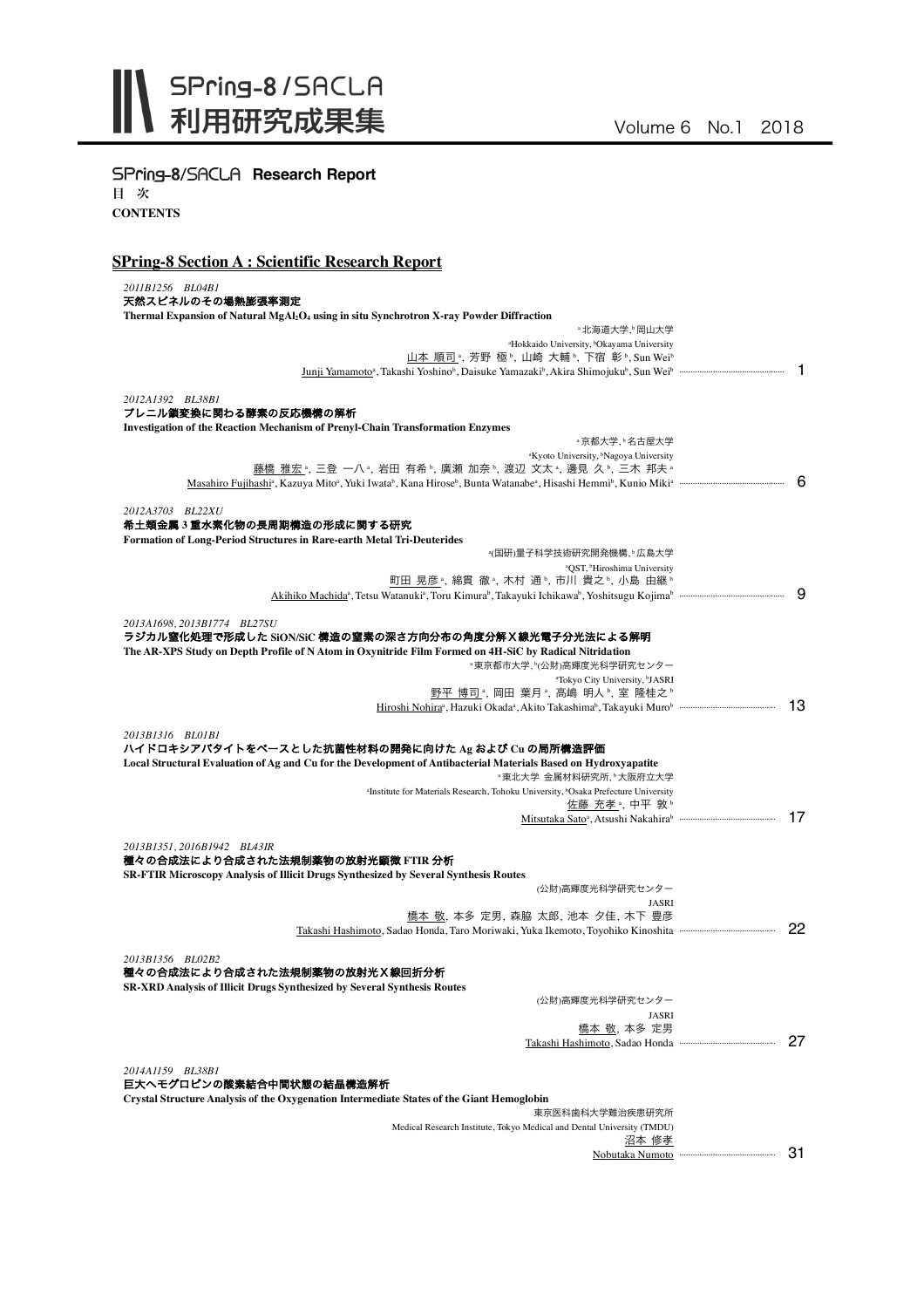#### *2014A1288, 2014B1123 BL43IR* 赤外顕微分光法によるアポトーシスを起こした細胞核の解析

| Analysis of Apoptotic Nuclei with Infrared Spectra-Microscopy                                                                                                                                                   |    |
|-----------------------------------------------------------------------------------------------------------------------------------------------------------------------------------------------------------------|----|
| <u>。(国研)量子科学技術研究開発機構, ♭東北大学, ∘東京電機大学, ª東海大学</u>                                                                                                                                                                 |    |
| aQST, <sup>b</sup> Tohoku University, <sup>c</sup> Tokyo Denki University, <sup>d</sup> Tokai University                                                                                                        |    |
| 加道 雅孝 , 江島 丈雄 , 刀祢 重信 , 篠原 邦夫 。                                                                                                                                                                                 |    |
| Masataka Kado <sup>a</sup> , Takeo Ejima <sup>b</sup> , Shigenobu Tone <sup>c</sup> , Kunio Shinohara <sup>d</sup>                                                                                              | 35 |
| 2014A1353 BL40XU                                                                                                                                                                                                |    |
| 高速X線1分子追跡法を使ったタンパク質のフォールディングダイナミクスの解析                                                                                                                                                                           |    |
| Protein Folding Dynamics Based on High Speed Diffracted X-ray Tracking                                                                                                                                          |    |
| <sup>。</sup> 東北大学, Y(公財)高輝度光科学研究センター, · 東京大学                                                                                                                                                                    |    |
| <sup>a</sup> Tohoku University, <sup>b</sup> JASRI, <sup>c</sup> The University of Tokyo                                                                                                                        |    |
| 高橋 聡 ª, 小井川 浩之 ª, 関口 博史 ª, 佐々木 裕次 º                                                                                                                                                                             |    |
|                                                                                                                                                                                                                 | 38 |
| 2014A1832 BL26B2                                                                                                                                                                                                |    |
| 挿入変異が引き起こす YFP の構造変化                                                                                                                                                                                            |    |
| <b>Structure Change of YFP Induced by Insertion Mutations</b>                                                                                                                                                   |    |
| *大阪大学、Y(国研)理化学研究所                                                                                                                                                                                               |    |
| <sup>a</sup> Osaka University, <sup>b</sup> RIKEN                                                                                                                                                               |    |
| 田中 るみか ゚、慶澤 景子 ゚、渡邉 朋信 ゚、川口 辰也 ゚、今田 勝巳 ゚                                                                                                                                                                        |    |
| Rumika Tanaka <sup>a</sup> , Keiko Yoshizawa <sup>b</sup> , Tomonobu Watanabe <sup>b</sup> , Tatsuya Kawaguchi <sup>a</sup> , Katsumi Imada <sup>a</sup>                                                        | 42 |
| 2014A3712.2014B3712 BL22XU                                                                                                                                                                                      |    |
| 高エネルギーX線回折を用いた銅酸化物高温超伝導体における電荷密度波の研究                                                                                                                                                                            |    |
| CDW in High-T <sub>c</sub> Cuprates Studied by High-Energy X-ray Diffraction                                                                                                                                    |    |
|                                                                                                                                                                                                                 |    |
| <sup>a</sup> QST, <sup>b</sup> Tohoku University, °KEK                                                                                                                                                          |    |
| 石井 賢司 ﴿ 佐藤 研太朗 ». 浅野 駿 ». 藤田 全基 ». 中尾 裕則 «                                                                                                                                                                      |    |
|                                                                                                                                                                                                                 | 46 |
| 2014A6907, 2014B6907, 2015B6504, 2016A6605, 2016B6605 BL44XU                                                                                                                                                    |    |
| 小胞体分子シャペロン ER-60 によるペプチド結合様式                                                                                                                                                                                    |    |
| Peptide Binding Mechanism of Endoplasmic Reticulum Chaperone ER-60                                                                                                                                              |    |
| ◦京都大学.♭丸和栄養食品(株)                                                                                                                                                                                                |    |
| <sup>a</sup> Kyoto University, <sup>b</sup> MARUWA Foods and Biosciences, Inc.                                                                                                                                  |    |
| 裏出 令子 , 伊中 浩治 , 古林 直樹 , 東野 ゆうき , 松﨑 元紀 , 奥田 綾 , 加茂 昌之                                                                                                                                                           |    |
| Reiko Urade <sup>a</sup> , Koji Inaka <sup>b</sup> , Naoki Furubayashi <sup>b</sup> , Yuki Higashino <sup>a</sup> , Motonori Matsusaki <sup>a</sup> , Aya Okuda <sup>a</sup> , Masayuki Kamob mammammammammamma | 50 |
|                                                                                                                                                                                                                 |    |
| 2014B1324.2015B1287.2017A1392 BL43IR                                                                                                                                                                            |    |
| ナノインプリントグラフォエピタキシーによって作製した三次元液晶微細構造物の分子配向評価                                                                                                                                                                     |    |
| Evaluation of Molecular Orientation of Nanostructure of Photo-cross Linkable Liquid Crystalline Polymer                                                                                                         |    |
| <b>Fabricated by Nanoimprint Graphoepitaxy</b>                                                                                                                                                                  |    |
| ◦兵庫県立大学、ヤ(公財)高輝度光科学研究センター                                                                                                                                                                                       |    |
| <sup>a</sup> University of Hyogo, <sup>b</sup> JASRI                                                                                                                                                            |    |
| 岡田 真 ª, 池本 夕佳 ʰ, 森脇 太郎 ʰ                                                                                                                                                                                        |    |
|                                                                                                                                                                                                                 | 55 |
| 2014B1518 BL29XU                                                                                                                                                                                                |    |
| コヒーレント X 線回折による電荷密度波物質の研究                                                                                                                                                                                       |    |
| Study of Charge-Density-Wave Materials by Means of Coherent X-ray Diffraction                                                                                                                                   |    |
| ◦北海道大学,≧(国研)理化学研究所                                                                                                                                                                                              |    |
| <sup>a</sup> Hokkaido University, <sup>b</sup> RIKEN                                                                                                                                                            |    |
| 吉田 力矢 ,後藤 遼平 ,松浦 徹 ,丹田 聡 ,香村 芳樹 ,田中 良和 ,西野 吉則 』                                                                                                                                                                 |    |
|                                                                                                                                                                                                                 | 60 |
|                                                                                                                                                                                                                 |    |

## **SPring-8 Section B : Industrial Application Report**

| 2011B1011<br><i>BL14B2</i><br>XAFS による可視光応答型光触媒の構造解析<br><b>Structure Analysis of Visible-light-driven Photocatalysts by XAFS Method</b>                                                             |                                                                                                           |    |
|-----------------------------------------------------------------------------------------------------------------------------------------------------------------------------------------------------|-----------------------------------------------------------------------------------------------------------|----|
|                                                                                                                                                                                                     | ◦昭和電工セラミックス(株)、▷昭和電工(株)                                                                                   |    |
|                                                                                                                                                                                                     | <sup>a</sup> Showa Denko Ceramics Co., Ltd., <sup>b</sup> Showa Denko K.K.<br>黒田 靖 , 李 定 , 細木 康弘 , 宮石 壮 。 |    |
|                                                                                                                                                                                                     |                                                                                                           | 65 |
| 2012B1184 BL46XU<br>HAXPES による LiFSI 添加電解液を用いたリチウムイオン二次電池の電極表面解析<br>Analysis of the Electrode Surface with LiFSI-containing Liquid Electrolyte in Lithium Ion Secondary Battery by<br><b>HAXPES</b> |                                                                                                           |    |
|                                                                                                                                                                                                     |                                                                                                           |    |
|                                                                                                                                                                                                     | (株)日本触媒                                                                                                   |    |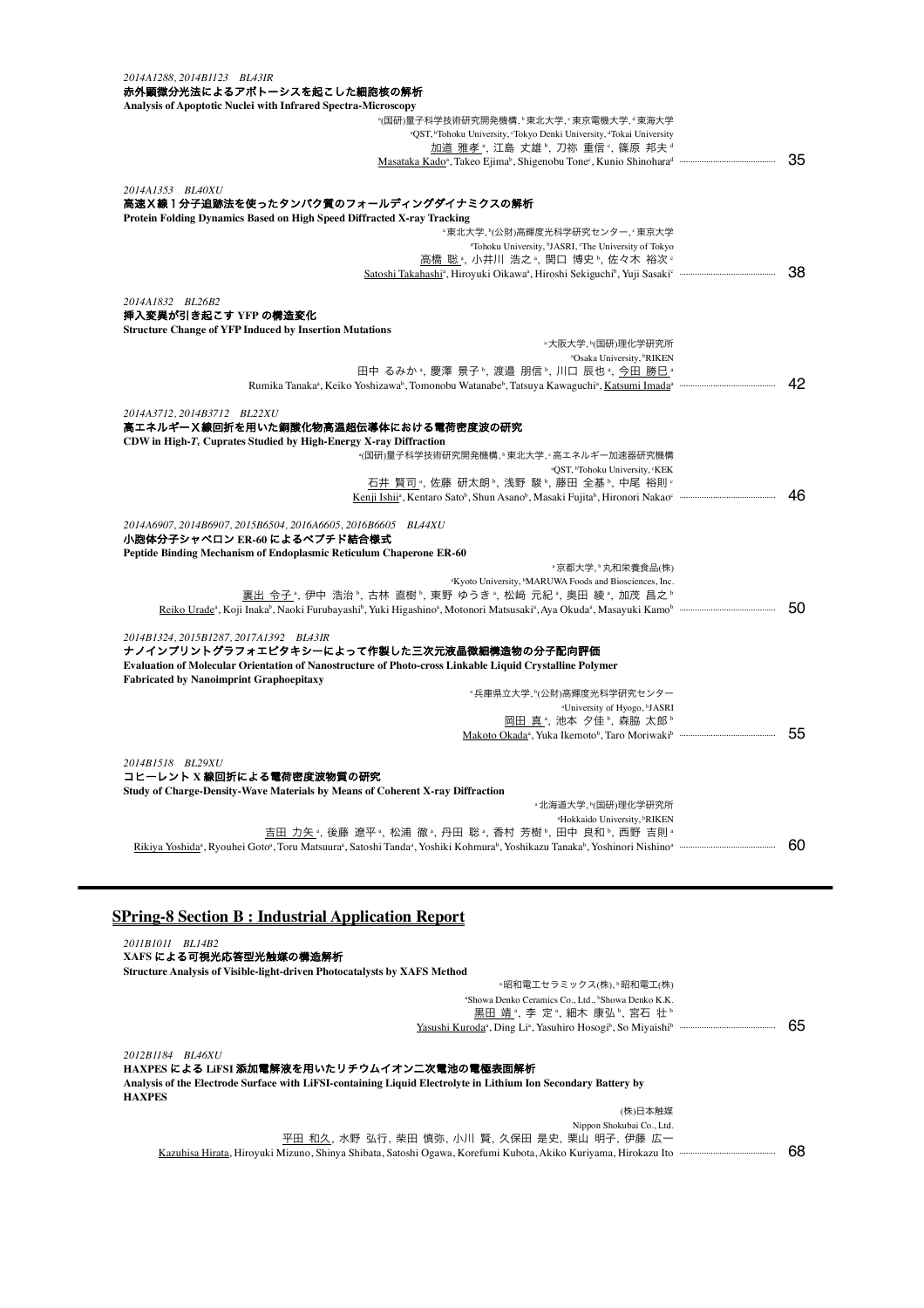| 2013A1533 BL19B2<br>延伸時のナノシリカ充填シリコーンゴムの階層構造解析<br>Analysis on Hierarchical Structure of Nano-Sillica Filled Poly(dimethylsiloxane) during Uniaxial Deformation                                                                                                                                                                                 |     |
|-----------------------------------------------------------------------------------------------------------------------------------------------------------------------------------------------------------------------------------------------------------------------------------------------------------------------------------------------|-----|
| 住友ベークライト(株)<br>Sumitomo Bakelite Co., Ltd.                                                                                                                                                                                                                                                                                                    |     |
| 福谷(野田) 実希, 妹尾 政宣                                                                                                                                                                                                                                                                                                                              |     |
|                                                                                                                                                                                                                                                                                                                                               | 72  |
|                                                                                                                                                                                                                                                                                                                                               |     |
| 2013A1816 BL19B2<br>シリカ配合ゴムの時分割 X 線散乱法によるせん断変形時のゴム内部構造観察<br>Observation of Silica Filled Rubber using Simultaneous Measurement of Time-Resolved Ultra-Small Angle                                                                                                                                                                             |     |
| X-ray Scattering and Viscoelastic Properties                                                                                                                                                                                                                                                                                                  |     |
| ◦横浜ゴム(株)、▷山形大学、°京都大学                                                                                                                                                                                                                                                                                                                          |     |
| <sup>a</sup> Yokohama Rubber Co., Ltd., <sup>b</sup> Yamagata University, <sup>c</sup> Kyoto University<br>三原 諭",網野 直也",菅原 優輝",西辻 祥太郎",佐藤 翔。,和泉 英二。,山口 薫。,竹中 幹人。<br>Satoshi Mihara <sup>a</sup> , Naoya Amino <sup>a</sup> , Yuki Sugawara <sup>b</sup> , Shotaro Nishitsuji <sup>b</sup> , Sho Sato <sup>c</sup> , Eiji Izumi <sup>c</sup> , |     |
|                                                                                                                                                                                                                                                                                                                                               | 75  |
| 2013B1517 BL46XU<br>硬 X 線光電子分光による駆動中の有機デバイス素子の解析                                                                                                                                                                                                                                                                                              |     |
| <b>HAXPES Analysis on Organic Electronics Devices under Operation</b>                                                                                                                                                                                                                                                                         |     |
| 三菱ケミカル(株)<br>Mitsubishi Chemical Corporation                                                                                                                                                                                                                                                                                                  |     |
| 岡本 薫, 岡部 崇志, 武田 一樹, 阿部 芳巳                                                                                                                                                                                                                                                                                                                     |     |
|                                                                                                                                                                                                                                                                                                                                               | 82  |
|                                                                                                                                                                                                                                                                                                                                               |     |
| 2013B1709 BL14B2<br>XAFS によるスズおよびコバルトを還元析出した白金触媒の局所構造解析                                                                                                                                                                                                                                                                                       |     |
| Local Structure of Sn and Co Species Reductively Deposited on Pt Catalysts                                                                                                                                                                                                                                                                    |     |
| 神戸大学                                                                                                                                                                                                                                                                                                                                          |     |
| Kobe University                                                                                                                                                                                                                                                                                                                               |     |
| 谷屋 啓太, 今井 智太, 桶本 篤史, 市橋 祐一, 西山 覚                                                                                                                                                                                                                                                                                                              | 86  |
|                                                                                                                                                                                                                                                                                                                                               |     |
| 2014A1520 BL14B2                                                                                                                                                                                                                                                                                                                              |     |
| BL14B2 における遠隔 XAFS システムの構築 (4)                                                                                                                                                                                                                                                                                                                |     |
| Development of Remote-XAFS System at BL14B2 (4)<br>(公財)高輝度光科学研究センター                                                                                                                                                                                                                                                                           |     |
| <b>JASRI</b>                                                                                                                                                                                                                                                                                                                                  |     |
| 高垣 昌史,井上 大輔,古川 行人,本間 徹生                                                                                                                                                                                                                                                                                                                       |     |
|                                                                                                                                                                                                                                                                                                                                               | 93  |
| 2014A1551 BL19B2                                                                                                                                                                                                                                                                                                                              |     |
| SDS が引き起こす角層構造変化に対する多価アルコール添加効果                                                                                                                                                                                                                                                                                                               |     |
| Roles of Polyols in SDS-Induced Structural Change of Human Stratum Corneum                                                                                                                                                                                                                                                                    |     |
| ◦クラシエホームプロダクツ(株),≧(公財)名古屋産業科学研究所                                                                                                                                                                                                                                                                                                              |     |
| <sup>a</sup> Kracie Home Products, Ltd., <sup>b</sup> Nagoya Industrial Science Research Institute<br><u>簗瀬 香織</u> ª,藤崎 裕子ª, 八田 一郎ʰ                                                                                                                                                                                                           |     |
|                                                                                                                                                                                                                                                                                                                                               | 96  |
|                                                                                                                                                                                                                                                                                                                                               |     |
| 2014A1714 BL04B2                                                                                                                                                                                                                                                                                                                              |     |
| 異なる製造法による硫化物系固体電解質ガラスの構造解析<br>Structural Analysis of the Sulfide Solid Electrolyte Glass Obtained by Different Production Methods                                                                                                                                                                                                             |     |
| ◦出光興産(株),≧(国研)物質・材料研究機構                                                                                                                                                                                                                                                                                                                       |     |
| <sup>a</sup> Idemitsu Kosan Co., Ltd., <sup>b</sup> NIMS                                                                                                                                                                                                                                                                                      |     |
| 山口 展史 ª, 梅木 孝 ª, 順毛 直憲 ª, 樋口 弘幸 ª, 小原 真司 ʰ                                                                                                                                                                                                                                                                                                    | 101 |
| Hiroshi Yamaguchi <sup>a</sup> , Takashi Umeki <sup>a</sup> , Tadanori Junke <sup>a</sup> , Hiroyuki Higuchi <sup>a</sup> , Shinji Koharah mammammammammam                                                                                                                                                                                    |     |
| 2014A3723 BL22XU                                                                                                                                                                                                                                                                                                                              |     |
| 放射光 X 線回折による CFRP/Ti 積層板の Ti 層におけるひずみ測定                                                                                                                                                                                                                                                                                                       |     |
| Strain Measurement in Ti Layers of CFRP/Ti Laminates by Synchrotron X-ray Diffraction<br><u>。(国研)日本原子力研究開発機構,</u> 。大阪市立大学,<東京理科大学,ଏ(国研)量子科学技術研究開発機構                                                                                                                                                                                           |     |
| <sup>a</sup> JAEA, <sup>b</sup> Osaka City University, 'Tokyo University of Science, <sup>4</sup> QST                                                                                                                                                                                                                                         |     |
| <u>秋田 貢一</u> 。中谷 隼人。,荻原 慎二。, 菖蒲 敬久。, 城 鮎美。, 井川 直樹。, 下条 豊。                                                                                                                                                                                                                                                                                     |     |
|                                                                                                                                                                                                                                                                                                                                               | 105 |
| 2015A1854 BL14B2<br>バイオマスサンプルにおける元素形態の解析2                                                                                                                                                                                                                                                                                                     |     |
| Analysis on Elemental Form for Biomass Sample 2                                                                                                                                                                                                                                                                                               |     |
| ◦月島機械(株),♭千葉大学<br>"Tsukishima Kikai Co., Ltd., <sup>b</sup> Chiba University                                                                                                                                                                                                                                                                  |     |
| 日良 聡*, 上田 厚志*, 鈴木 健治*, 武田 龍二*, 沼子 千弥*                                                                                                                                                                                                                                                                                                         |     |
|                                                                                                                                                                                                                                                                                                                                               | 109 |
|                                                                                                                                                                                                                                                                                                                                               |     |
| 2015A1948 BL19B2<br>アイソタクチックポリプロピレン(PP)/熱可塑性エラストマー2 成分ブレンド系における熱膨張挙動と<br>PP 格子定数及び長周期の温度変化                                                                                                                                                                                                                                                    |     |
| Study on Temperature Dependence of Crystalline Structure and Long Period of Injection-molded Isotactic                                                                                                                                                                                                                                        |     |
| Polypropylene/Thermoplastic Elastomer Binary Blends                                                                                                                                                                                                                                                                                           |     |
| ダウ・ケミカル日本(株)                                                                                                                                                                                                                                                                                                                                  |     |

Dow Chemical Japan Ltd. 小野 道雄 Michio Ono ········································ 115